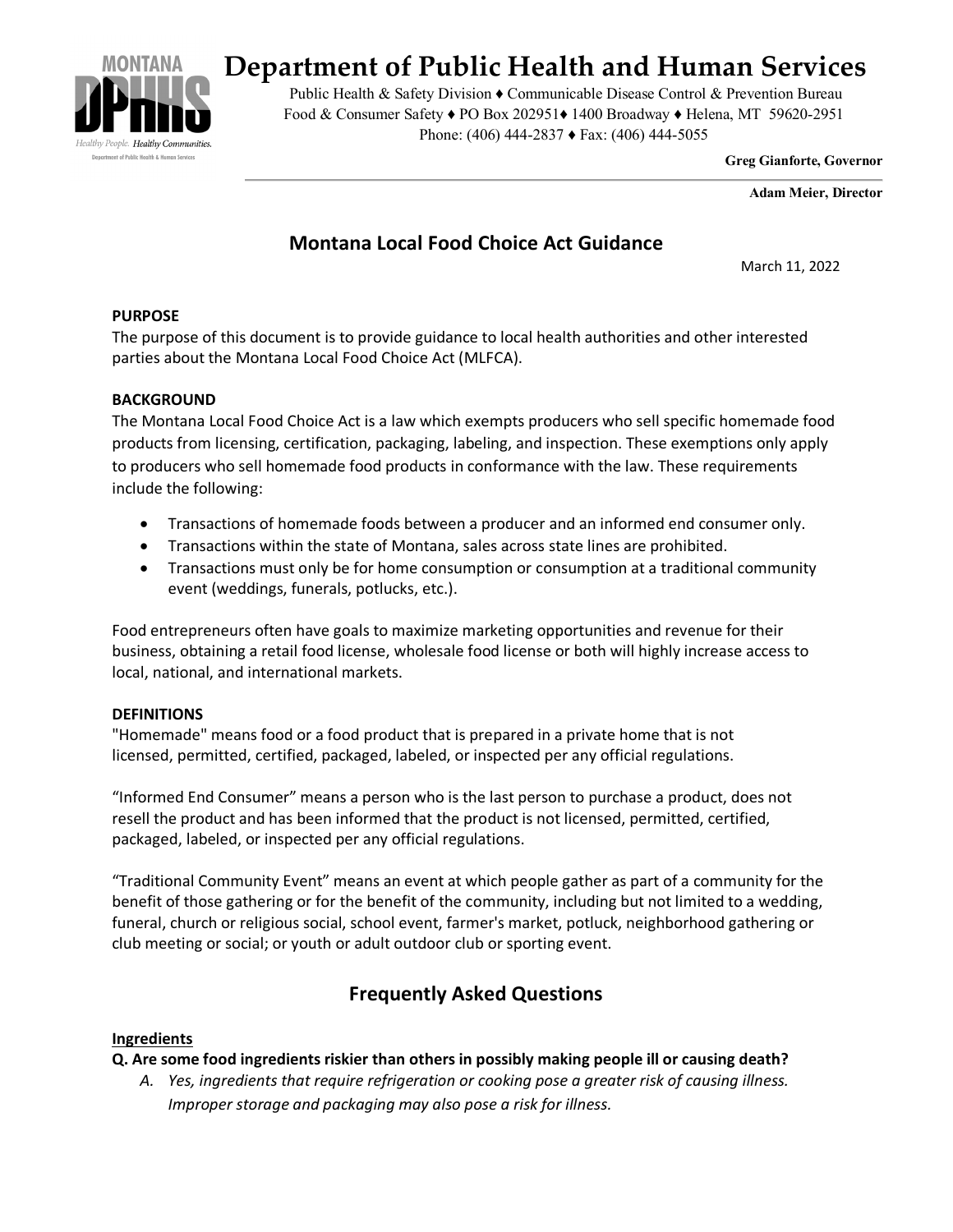## **Q. Who will be held financially liable if a there is a public health issue with food being sold under MLFCA?**

*A. The person or producer making the food products will be liable.*

#### **Q. What meat products are allowed under MLFCA; how is meat defined?**

*A. We recommend following [Montana Department of Livestock's MLFCA guidance document.](https://liv.mt.gov/_docs/MI/SB199-Guidance-Document.pdf)*

## **Q. Does MLFCA allow for homemade alcohol products, alcohol infused products (rum filled candies), and THC infused products, etc.?**

*A. MLFCA does not modify laws regulating alcohol and marijuana. The sale of rum-filled candy is prohibited under liquor control statutes and DOR regulations, so MLFCA does not allow a person to circumvent these laws. The same analysis applies for home production of beer or wine in that MLFCA does not alter the application of existing alcohol control laws.*

*A similar analysis applies with THC. Montana law requires a person who produces marijuana infused products to be licensed under the Medical Marijuana Act or the recently enacted recreational marijuana laws.*

# **Q. Does MLFCA allow for the sale of dietary supplements?**

*A. MLFCA applies only to the sale of homemade food and homemade food products sold by producers in conformance with the requirements of the bill. If an item is marketed as a drug, it will continue to be regulated as a drug.* 

# **Q. Are products allowed to make health claims (cold and flu remedy, cancer treatment, immunity boost, etc.)?**

*A. No, health claims cannot be on made on labels, advertisements, social media, etc.* 

# **Rules and Regulations**

# **Q. How does MLFCA effect Farmer's Markets?**

*A. Existing law generally restricts a person from selling potentially hazardous food at a farmer's market without a retail food establishment license. MCA § 50-50-121. MLFCA allows the sale of homemade food and homemade food products by producers at any traditional community event.*

*Farmer's Market managers are allowed to make more stringent rules. Therefore, Farmer's Markets can require producers and vendors to obtain a license, registration, or permit from the local health authority.*

*MLFCA provides that persons who meet the definition of a producer and sell homemade food or products in conformance with the requirements of the bill are by definition not a retail food establishment or subject to food licensure requirements. If a person seeking to sell homemade food or products at a farmer's market does so in conformance with the requirements of MLFCA, they are exempt from having to obtain a retail food license, even if the homemade food constitutes as potentially hazardous.*